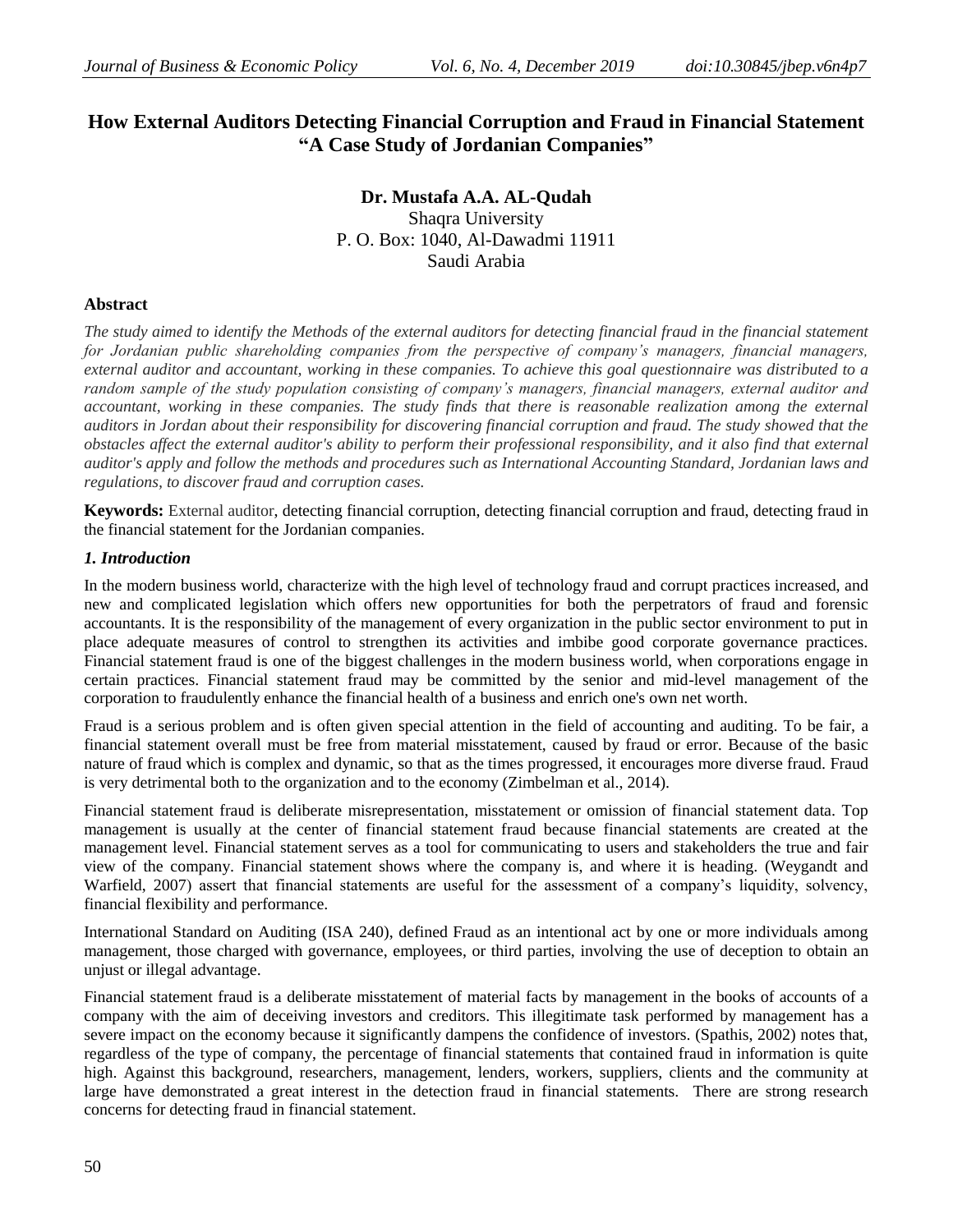# *2. Study Problem*

Different papers discussed the nature and role of the external auditor in meeting the needs of users of the financial statement, where it can be said that there is growing trend criticizes the performance and results of the auditor work, because of the lack of clarity and ambiguity in auditors role, in the minds of the users, as the recent years have seen lawsuits against major audit institutions, for failing to detect cases of financial fraud and corruption, by giving a clean reports.

The problem of the study lies on the lack of clarity of the responsibility of the external auditor concerning the auditors detection fraud and corruption cases, and what increases this lack of clarity is the absence of legal and administrative legislations by governments, and international organizational audit institution, that states the responsibility of the external auditor in discovering the financial fraud and corruption cases, which resulting in defect of the audit procedures, and finally audit report.

The responsibility of the Audit Bureau in Jordan is to maintain and control public funds; this requires using analytical methods and tools to supervise, examine, audit, and review the accounting operations in these institutions.

Therefore, the Study Problem can be summarized to answer the following questions:

- 1) What is the responsibility of the external auditor to discover financial fraud and corruption cases?
- 2) What are the obstacles that affect the liability of the external auditors in their performance of professional responsibility?
- 3) What are the methods and procedures followed by the auditor to reduce the audit risk in order to discover fraud and corruption cases?

### *3. Objectives of the study:*

This study aimed to achieve the following objectives:

- 1) To identify the extent of commitment that the external auditors comply with international auditing standards relating to discover fraud and corruption cases.
- 2) Determine the responsibility of the external auditor to avoid the obstacles that affect the liability of the external auditors in their performance of professional responsibility
- 3) Identify the methods and procedures followed by the auditor in the detection cases of fraud.

#### *5. Literature review*

When we hear the term risk, we usually think of the financial institutions whose mismanagement of risk was instrumental in causing the 2008 financial crash, which threaten to harm the institutions and their ability to fulfill their missions. Today, as higher education institutions face increasing levels of scrutiny and competition for government funding, it is imperative that they focus more on assessing, preventing and managing the risks they face (Ujal, Amit, Hiral & Rajal, 2012). Issues such as fraud or intentional or unintentional loss of nonpublic personal information can reverberate quickly, especially in an age of social media and networks, and harm the reputation of an institution (Brennan, N., & McGrath, C., 2007).

Practical significance Concerns of fraud have been as long as written records have been kept and record keeping. Many of the fraud literature starts with a recitation of infamous accounting (Clikeman, 2009) and corporate scandals and frauds (Punch, 1996), which often excite public interest and concern. Concern with fraud affects public confidence in institutions as diverse as stock markets, auditors, bankers, corporate executives and government (Sanders et al., 1996). External auditor's objectives are summarized to determine whether the accounting records are accurate and complete, prepared in accordance with the provisions of GAAP, financial statements are prepared from the accounts present fairly the corporation's financial position (Persons, O. 2005).

### **5.1 Factors to reduce the risk of financial fraud and corruption**

Factors that should reduce the risk of financial fraud and corruption can be summarized in the following (Arens, Elder, and Beasley, 2014):

- 1) Assess internal and external risks, and conduct thorough background checks.
- 2) Get commitment from top management; Company's Board of Directors, Senior Executives, or Owners to develop the company's policy and guidelines against corruption.
- 3) Establish controls over promotional expenses, travel, entertainment, sponsorships.
- 4) Make sure that everybody knows the procedures, the company's principles and policies need to be stated clearly.
- 5) Monitor compliance and review procedures regularly

### **5.2 Rights and duties of the external Auditor in Jordanian law:**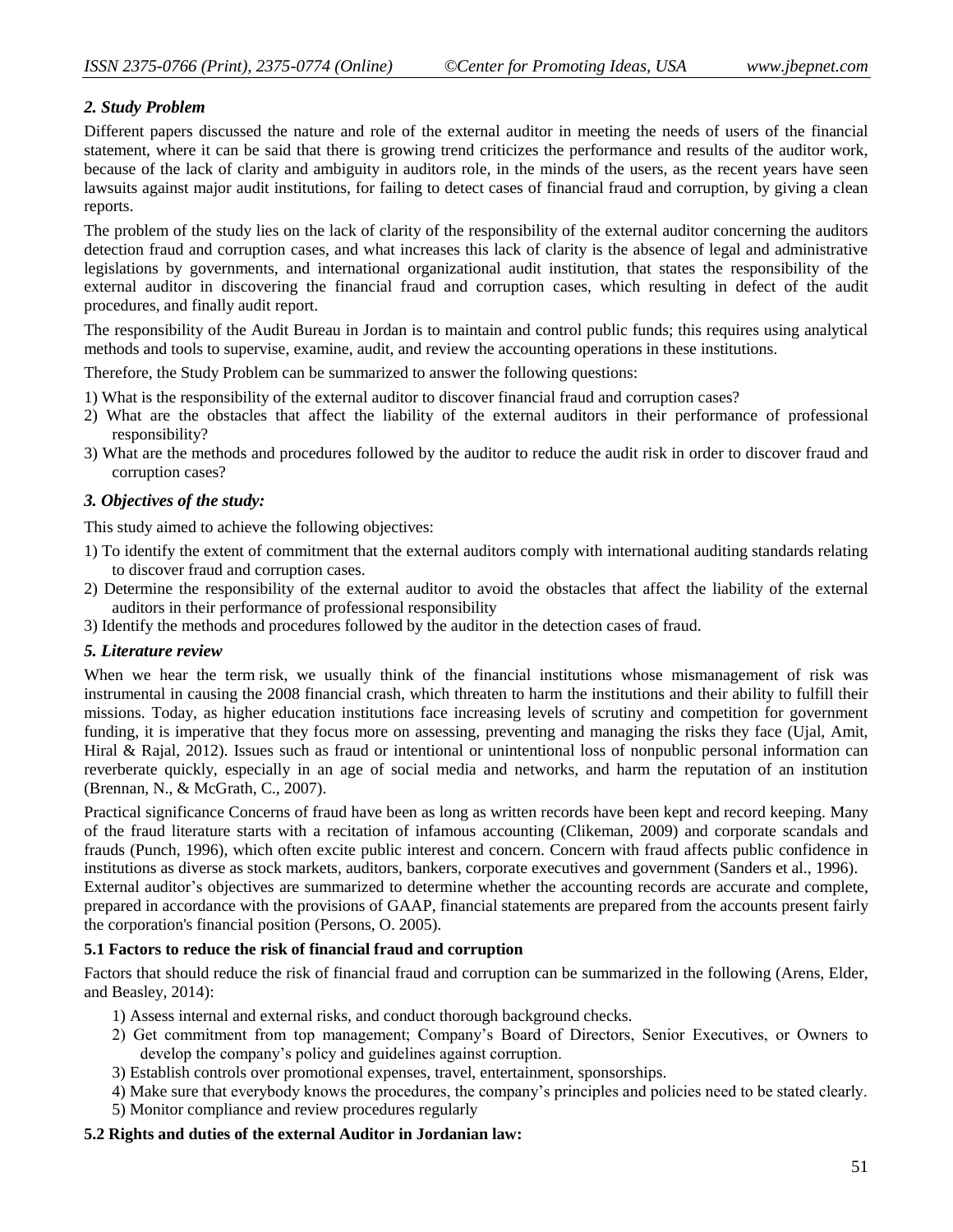According to the Jordanian Law of auditing profession No. 32 for the year 1985, in article number (20), states the rights of the auditor; "the auditor has the right to give advice and professional experience, and do arbitration and expertise in accounting, financial and tax fields, In addition to testing and auditing the accounts of the individuals, companies, institutions and bodies, also the law in article number (21) and (22) stipulates the following:

- 1) The general assembly shall elect one or more licensed auditor/s to perform an external audit of the company in accordance with the international auditing standards, the requirements and rules of the profession, and the legislations in force.
- 2) The external auditor shall exercise his duties for one year renewable, provided that the renewal for the partner at the external auditor may not be for more than four consecutive years, and the re-election may not take place before a minimum of two years. (Jordanian Corporate Governance Code, page 18)
- 3) The company shall take appropriate actions to ensure the following:
	- A. The company's external auditor is not a founder, a shareholder, a member of its board of directors, or a partner or an employee of any member of the board of directors.
	- B. The external auditor does not perform any additional services to the company such as administrative or technical consultations.
	- C. The external auditor is independent in accordance with international auditing standards.
	- D. The external auditor performs his duties impartially without interference from the board of directors or the executive management.
- 4) The company is not allowed to appoint any employee of the external auditor office in the company's upper management before at least one year from the date of his employment termination at the auditor's office.
- 5) The company's external auditor should:
	- A) Possess a valid license to practice the profession.
	- B) Be a member of the Jordan Association of Certified Public Accountants.
	- C) Have practiced the profession on a full time basis for at least three consecutive years, after receiving his license to practice the auditing profession.
	- D) Have in his firm at least one partner or employee who must also meet the above- mentioned requirements.

**5.3 External auditor's duties** (Jordanian Law of auditing profession No. 32 for the year 1985)**:** 

- A) Performing the duties assigned to him in impartiality and independence, and monitoring the company's operations.
- B) Auditing the company's accounts in accordance with international standards and the accepted profession rules.
- C) Examining the financial, administrative, and internal auditing systems of the company and submitting his opinion on their effectiveness and ensuring their suitability for the company's business and safeguarding of its assets.
- D) Verifying ownership of the company's assets and the legality of its obligations.
- F) Attending meetings of the company's general assembly.
- E) Answering questions and inquiries from shareholders with regard to the financial statements and closing accounts, at the general assembly meetings.
- F) Expressing opinion on the fairness of the company's financial statements, and to ask for their amendment if there is anything that affects their fairness.
- G) Reporting to the authorities concerned any violation of the law, or any financial or administrative issues that affect the company's situation negatively

#### **5. Previous study**

*(Kassem & Higson, 2012)* The study focused on two areas. Firstly, it explores the reasons behind the audit expectation gap, and secondly, it assesses the efforts of standards' setters and external auditors to narrow the gap in relation to fraud detection. The paper provides a set of recommendations to regulators and external auditors in an effort to fight fraud., specifically it appears that external auditors still need guidance on how to rank risk factors while considering the likelihood of fraud to the business, impact of the fraud if it occurs, and pervasiveness of the fraud if found.

*(Al-Khaddash,* **Al Nawas & Ramadan, 2013)** the paper focuses on identifying the most important factors affecting audit quality in Jordanian Commercial Banks (JCBs). The perceptions of JCBs' internal and external auditor's in addition to financial managers have been investigated. In general it was found that the respondents believe that audit quality in the Jordanian banking sector ranges from satisfactory to very good. The results indicate a positive and significant correlation between audit quality and audit efficiency, the reputation of auditing office, auditing fees, the size of audit firm, and the proficiency of auditor. The results of the study make a contribution to existing literature in the area of factors affecting audit quality in eastern developing countries such as Jordan.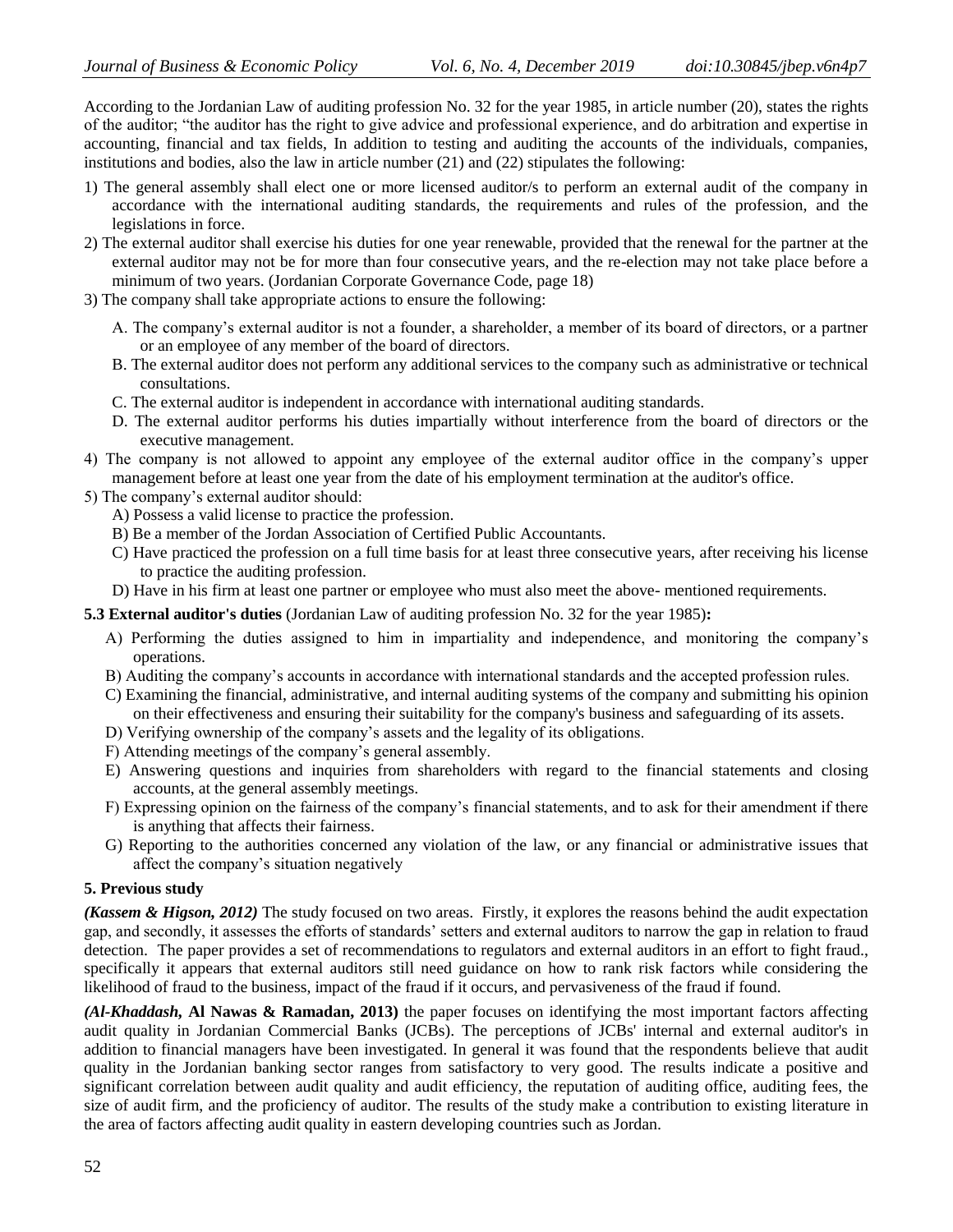In addition, their research adds further evidence to the value of studying auditing efficiency, the reputation of audit firm, auditing fees, the size of auditing office, and the proficiency of auditor on the quality of auditing. *(Alshboul & Alrabba, 2014)* The purpose of the study was to assess the effectiveness of analytical procedures that are used by the Jordanian Audit Bureau in the audit process to discover accounting fraud in public institutions. In particular, the study focused on identifying what types of fraud are detected and what types of fraud are missed by the analytical tools.

The study attempted to address the challenges and obstacles that the Audit Bureau faces when detecting fraud. The responsibility of the Audit Bureau in Jordan is to maintain and control public funds; this requires using analytical methods and tools to supervise, examine, audit, and review the accounting operations in these institutions. Using a convenience sampling method, the research surveyed 100 auditors in Jordan in order to assess the effectiveness of analytical procedures that are used by the Jordanian Audit Bureau in the audit process to discover accounting fraud in public institutions. The findings of the study revealed that the efficiency of the current Jordanian Audit Bureau analytical tools to detect accounting fraud in public institutions has a significant effect on the occurrence of accounting fraud in Jordanian institutions. In addition, sufficiency of the current Jordanian Audit Bureau analytical tools to detect accounting fraud in public institutions has a significant effect on the occurrence of accounting fraud in Jordanian institutions. The results also indicated that more experienced auditors tend to agree that more analytical tools are still needed to combat accounting fraud, and damaged corporate reputation increases accounting fraud.

*(Aksoy & Kahyaoglu, 2012)* the paper focus on the perspectives of executive managers has been analyzed to evaluate the potential determinants of fraud cases in Turkey. The analysis integrates the theory of the fraud triangle, which states that corporate fraud is a function of incentives, opportunities and attitudes/rationalizations, and the corporate governance (CG) principles. Auditing regulation (AICPA, 1988, 1997, 2002) has outlined frequent fraud indicators and related risk factors. These indicators are also called "red flags" and correspond to possible signs within an organization's business environment which indicate a higher risk of an intended misstatement of the financial statements. This paper tries to provide empirical evidence on the determinants of fraud cases in Turkey based on the executive managers' current experiences and perspectives related to fraudulent cases they witnessed in business environment. The data is obtained from (146) executive managers from prominent companies in various sectors by interviewing with them to complete the questionnaires or online surveys. The data is analyzed by using Logit Models to assess the empirical findings.

The Logit model results of fraud survey in Turkey indicate that the probability of at least one fraud case occurring in a company is estimated at 2.4%. The relation between the probability of fraud case occurring in a company and the existence of procedure and policy, the amount of fraud case, the revenue level, labor and being publicly traded is an inverse relationship, which means that if a company is having a policy and procedure, increasing revenue and labor size and also publicly traded then, the probability of having fraud case 2.4%. In the contrary case, if these conditions do not exist for a company, then the probability of having a fraud case will be %97.6. The variables used in the fraud model are also good indicators of corporate governance for a company. In other words, if a company is having above mentioned conditions then the probability of having a fraud case will be less likely. The marginal effects of each explanatory variable are also estimated and the results are parallel to the relevant literature. Briefly, all variables contained in the model influence the probability of having a fraud case in Turkey, i.e. the degree of corporate governance implementation increase under these conditions.

*(Omoye & Eragbhe, 2014)* The paper investigated accounting ratios and false financial statements detection among firms quoted in the Nigerian Stock Exchange. Accounting data were obtained from the reported financial statements of 30 sampled firms in financial and non financial sectors covering a time frame of five (5) years (2007-2011).The statistical instrument employed was Pooled Data Binary Logit regression. Data collected were run with E-Views 7 and SPSS 20. The findings revealed that investment and liquidity ratios were significantly related to financial statements fraud. It was recommended that accounting ratios should be critically examined by investors and stakeholders so as to detect probabilities of financial statements fraud occurrences, and also Government regulatory authorities like the Nigerian Stock Exchange, Security and Exchange Commission, Central Bank of Nigeria, Financial Reporting Council of Nigeria and others should ensure that financial statements of firms are properly screened and endorsed by them before being released to the public.

#### *6. Study Hypotheses:*

- H01: There isn't any responsibility of the external auditor to discover financial fraud and corruption cases?
- H02: There aren't any obstacles that affect the liability of the external auditors in their performance of professional responsibility?
- H03: There aren't any methods and procedures followed by the external auditor to reduce the audit risk in order to discover fraud and corruption cases?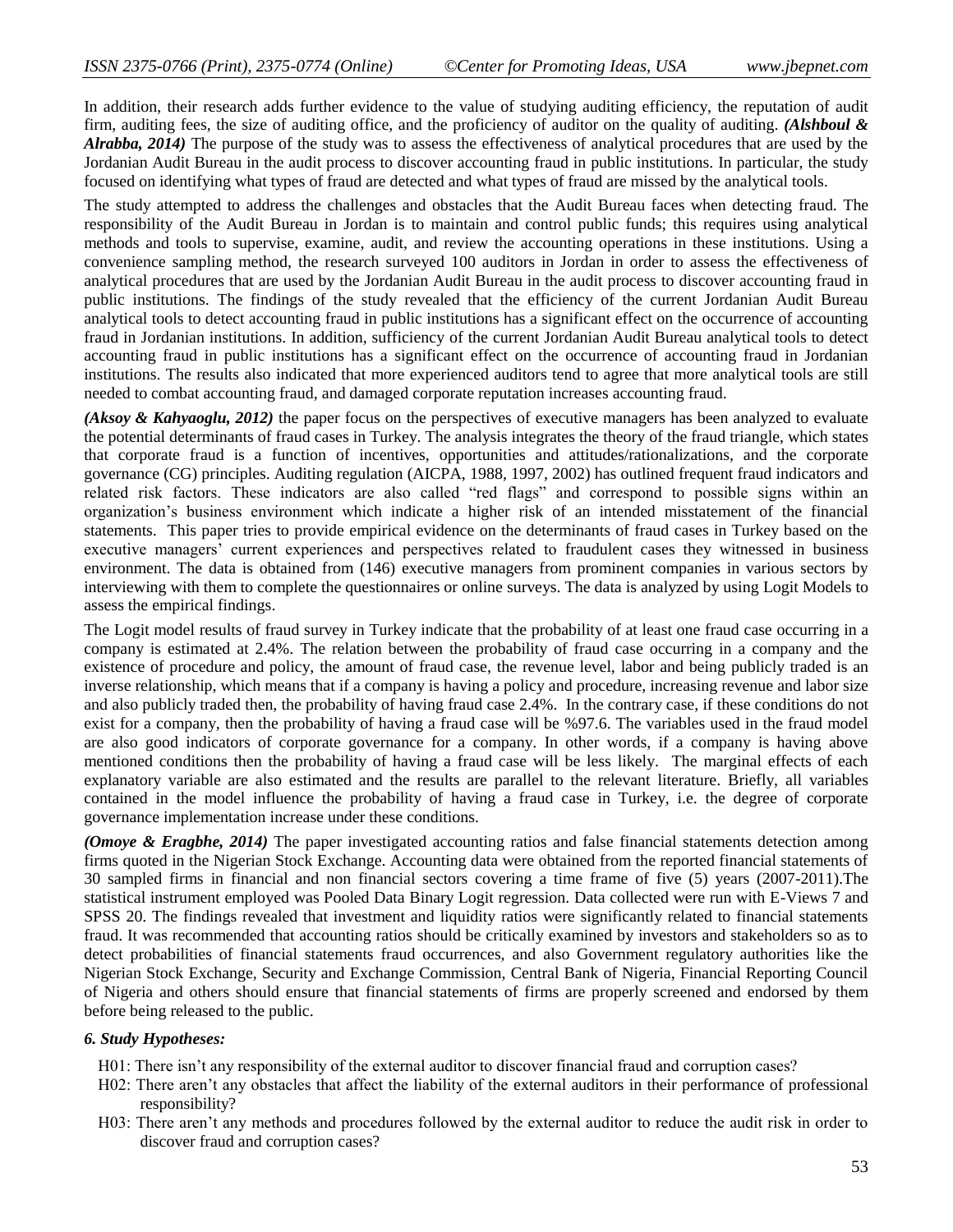# *7. Research methodology:*

To achieve the objectives of the study the researcher followed the descriptive and analytical statistical techniques.

# **7.1 Study model**

Based on the research objectives and literature review, the researcher has developed a model as shown in Figure 1.



### **Figure 1: Study model**

#### **7.2 Research Population and sample**

The study population consists of; company's managers, financial managers, external auditor and accountant, in the Jordanian public shareholding companies, the sample consist of all of these companies. Ninety (90) questionnaires were distributed to company's managers, financial managers, external auditor and accountant; Eighty (80) questionnaires were returned and valid for statistical analysis, with the response rate of 89%.

### **7.3 Data Collection**

The researcher depended on gathering primary and secondary data. Secondary sources were literature review such as journals, books, and internet. The instrument used for the collection of the primary data was a questionnaire.

Questionnaire consisted of two parts; Part one: Demographic characteristics, including academic specialization, educational qualification and working experience, Part two: The questionnaire was adjusted to fifteen questions. A Likert five-point scale ranges from "strongly disagree" to "strongly agree" was used to examine participants' responses to questionnaire statements. The questionnaire included ten dimensions, which are illustrated in tables 4, and 5.

### **7.4 Measuring Instrument**

To achieve the objectives of the study the researcher followed the descriptive and analytical statistical techniques were applied in the analysis by using Statistical Package of Social Sciences (SPSS), mean, standard deviation, percentage and frequency, T-test was applied to test the study hypotheses, in order to identify the methods of the external auditors for detecting financial corruption and fraud in the financial statement for the Jordanian public shareholding companies.

A Likert five-point scale ranges from "strongly disagree" to "strongly agree" was used to examine participants' responses to questionnaire statements, and answers were ranged between strongly agree, agree, somewhat agree, disagree, and strongly disagree. The reliability test was applied to examine the internal consistency of the research instrument. The questionnaire was piloted with a similar sample of respondents selected from Jordanian public shareholding companies. The aim was to assess the applicability of the questionnaire and the readability of its items. The internal consistency reliability of each of the dimensions was assessed by Cronbach's alpha test.

The alpha values for all dimensions vary from 88.1 % to 91.8 %, which are considered acceptable and confirms the reliability of the questionnaire as it's shown in table (1), (Sekaran, 2003).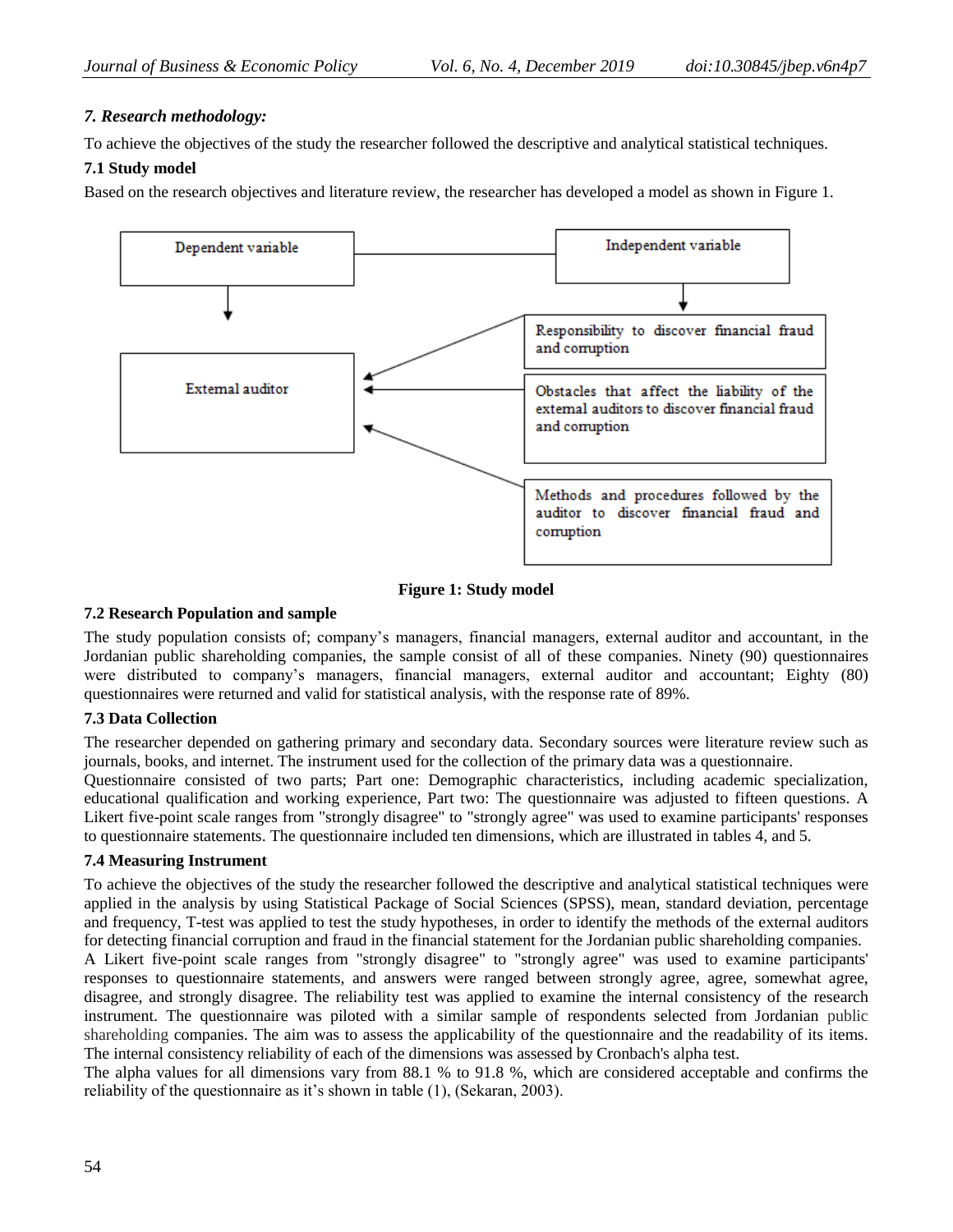| Hypothesis<br>Description |                                                                      | Number of | Cronbach's |
|---------------------------|----------------------------------------------------------------------|-----------|------------|
|                           |                                                                      |           | alpha      |
| First                     | There isn't any responsibility of the external auditor to discover   |           | %88.1      |
| Hypothesis                | financial fraud and corruption cases?                                |           |            |
| Second                    | There aren't any obstacles that affect the liability of the external |           | %91.8      |
| <b>Hypothesis</b>         | auditors in their performance of professional responsibility?        |           |            |
|                           | There aren't any methods and procedures followed by the external     |           | %91.2      |
| Third                     | auditor to reduce the audit risk in order to discover fraud and      |           |            |
| Hypothesis                | corruption cases?                                                    |           |            |

#### **Table 1: Cranach's Alpha for the Scale**

#### *8. Data Analysis Method*

Table (2) shows the distribution of the sample according to their Business Certification, Academic Major, Educational Level, and Working Experience. The table illustrates that 39% of the respondents holding JCPA, while the highest percentage of the respondents according to their Academic Major was Accounting 50 %, with a 62 % the respondents held a bachelors' degree in accounting, and 54 % had working experience of 21 - 25 years. In general, the previous results suggest that respondents are able to absorb the questionnaire and provide reliable information.

| Independent Variable<br>Type of Independent Variable |                                   | Frequency | Percentage |
|------------------------------------------------------|-----------------------------------|-----------|------------|
|                                                      | <b>JCPA</b>                       | 31        | %39        |
|                                                      | <b>CMA</b>                        | 29        | 36 %       |
| <b>Business Certification</b>                        | <b>CPA</b>                        | 15        | 19 %       |
|                                                      | Others                            | 5         | 6 %        |
|                                                      | Accounting                        | 40        | 50 %       |
|                                                      | Finance and banking               | 20        | 25 %       |
| Academic Major                                       | Business management               | 15        | 19 %       |
|                                                      | Others                            | 5         | 6 %        |
|                                                      | Diploma Degree                    | 15        | 19 %       |
| <b>Educational Level</b>                             | <b>Bachelors Degree</b>           | 50        | 62 %       |
|                                                      | <b>Master Degree</b>              | 15        | 19 %       |
|                                                      | Less than 15 Years                | 17        | 21 %       |
| <b>Working Experience</b>                            | $15 - 20$                         | 15        | 19 %       |
|                                                      | $21 - 25$                         | 43        | 54 %       |
|                                                      | Above 26                          | 5         | 6 %        |
| Total                                                | Each Type of Independent Variable | 80        | 100 %      |

#### **Table (2): Descriptive Statistics**

Table (3) shows the distribution of the sample according to their Position, company's managers, financial managers, external auditor and accountant. The highest percentage were accountant with a percentage of (33%) followed by Financial Manager with a percentage (30%) Followed by external auditor with a percentage (25%) followed by company's managers with a percentage (12%), this is an indication that the respondents are qualified in terms of financial and administrative disciplines, and this gives them the ability to perceive the administrative accounting practices, therefore, it gives them an advantage in the ability to deal with external auditors for detecting financial corruption and fraud in the financial statement in Jordanian public shareholding companies.

| Certification             | Frequencies | Percentage |
|---------------------------|-------------|------------|
| Company's Managers        | 10          | 12%        |
| <b>External Auditors</b>  | 20          | 25%        |
| <b>Financial Managers</b> | 24          | 30%        |
| <b>Accountants</b>        | 26          | 33%        |
| <b>Totals</b>             | 80          | 100%       |

#### **Table (3) Descriptive Statistics**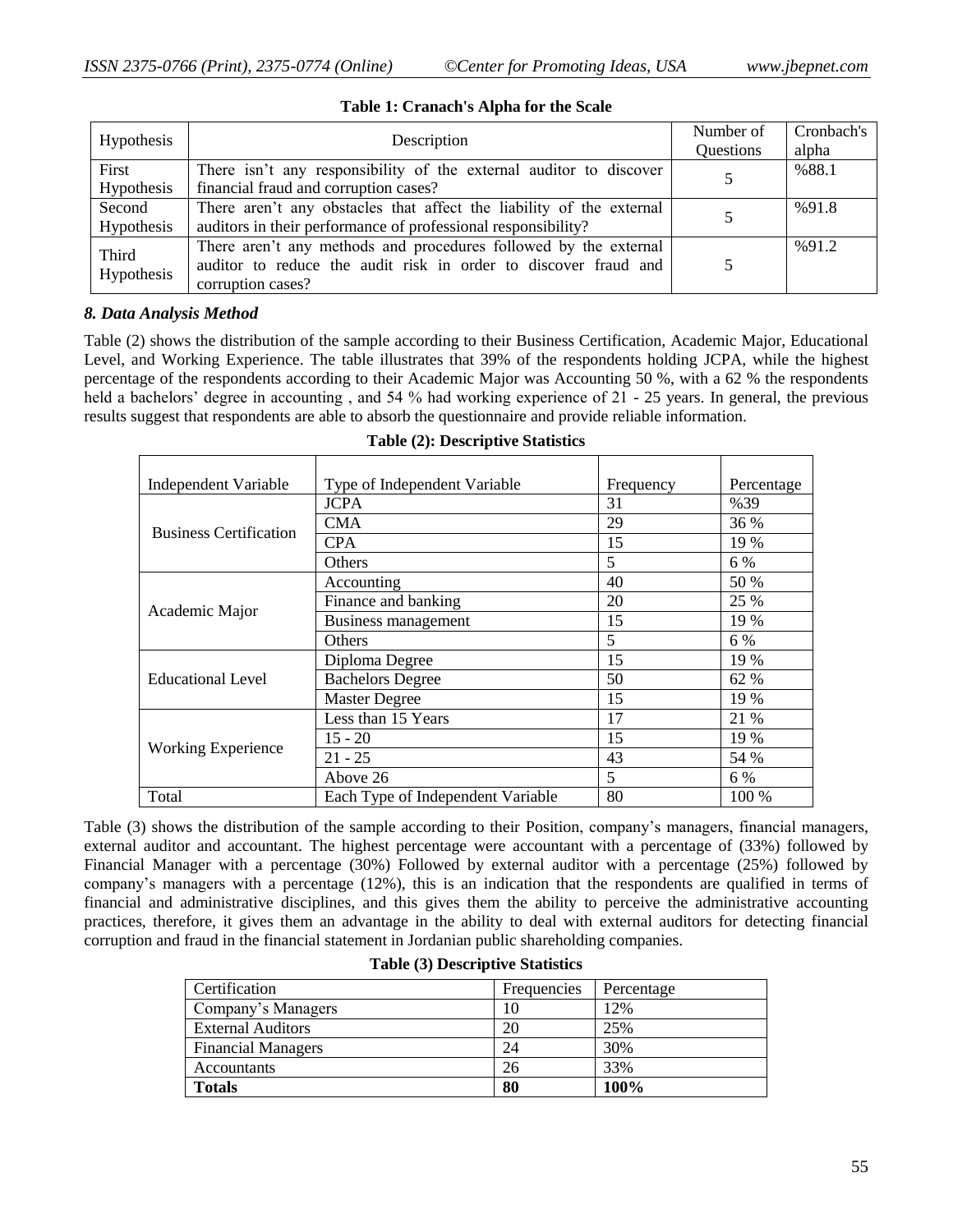### *8. Results of descriptive statistics for the variables of the study*

Table (4) used both the mean and standard deviation to show the degree of effect of the responsibility for the external auditor to detect cases of financial corruption and fraud in Jordanian public shareholding companies, which was relatively high in total in accordance to the descriptive statistics, which indicate that external auditor is responsible to detect cases of financial corruption and fraud.

### **Table (4) Descriptive Statistics (mean and Standard Deviation) The responsibility of external auditor to detect cases of financial corruption and fraud**

| The statement item                                                                                   | Mean   | Standard  | levels<br>of |
|------------------------------------------------------------------------------------------------------|--------|-----------|--------------|
|                                                                                                      |        |           |              |
|                                                                                                      |        | deviation | realization  |
| The external auditor responsible for discovering the financial corruption<br>and fraud.              | 4.1000 | 0.78807   | High         |
| The external auditor responsible for the prevention of financial corruption<br>and fraud.            | 4.1500 | 0.74516   | High         |
| The external auditor responsible for the acts performed in charge of the<br>audit process.           | 4.2500 | 0.85070   | High         |
| The external auditor responsible for discovering illegal acts undertaken by<br>the company.          | 4.2500 | 0.85070   | High         |
| The external auditor careless in his duties when financial corruption and<br>fraud discovered later. | 4.1500 | 0.74516   | High         |

Table (5) used both the mean and standard deviation to show the degree of effect of the obstacles affecting the ability of the external auditor in their responsibility of professional performance in Jordanian public shareholding companies, which was relatively high in total in accordance to the descriptive statistics, Which indicate that there is a high level of the obstacles affecting the ability of the external auditor in practicing their responsibility of professional performance.

### **Table (5) Descriptive Statistics (mean and Standard Deviation) show the obstacles affecting the ability of the external auditor in their responsibility of professional performance**

| The statement item                                                                                                 | Mean   | <b>Standard</b> | levels<br>of |
|--------------------------------------------------------------------------------------------------------------------|--------|-----------------|--------------|
|                                                                                                                    |        | deviation       | realization  |
| Lack of understanding the role of external auditor.                                                                | 4.1000 | 0.78807         | High         |
| Lack of development and improve the performance of external<br>auditor by participating in audit training courses. | 4.1500 | 0.74516         | High         |
| Inadequate audit fees charged by the auditor.                                                                      | 4.1000 | 0.85070         | High         |
| Lack of client's carefulness in audits for difficulty in the<br>financial position.                                | 4.1500 | 0.74516         | High         |
| The lack of agreement with the client on the duties and<br>responsibilities in the audit function.                 | 4.1000 | 0.78807         | High         |

Table (6) used both the mean and standard deviation to show the degree of effect of the methods and procedures followed by the external auditor to reduce the audit risk in order to discover fraud and corruption cases in Jordanian public shareholding companies, which was relatively high in total in accordance to the descriptive statistics, Which indicate that the external auditor realized methods and procedures that should be followed by them to reduce the audit risk in order to discover fraud and corruption cases.

### **Table (6) Descriptive Statistics (mean and Standard Deviation) show methods and procedures followed by the external auditor to reduce the audit risk in order to discover fraud and corruption cases**

| The statement item                                      | Mean   | Standard deviation | levels of realization |
|---------------------------------------------------------|--------|--------------------|-----------------------|
| Attend meeting of the management and the Audit          | 4.1000 | 0.74516            | High                  |
| Committee when it held.                                 |        |                    |                       |
| Inquire about the company's attorney for lawsuits filed | 4.2500 | 0.85070            | High                  |
| against the company.                                    |        |                    |                       |
| Discovering fraud and corruption will narrow the        | 4.2500 | 0.85070            | High                  |
| expectations gap.                                       |        |                    |                       |
| Inquire from senior management if they have any         | 4.1500 | 0.74516            | High                  |
| knowledge about the existence of fraud and corruption.  |        |                    |                       |
| Inquire and ask the administration when fraud and       | 4.1000 | 0.78807            | High                  |
| corruption was discovered.                              |        |                    |                       |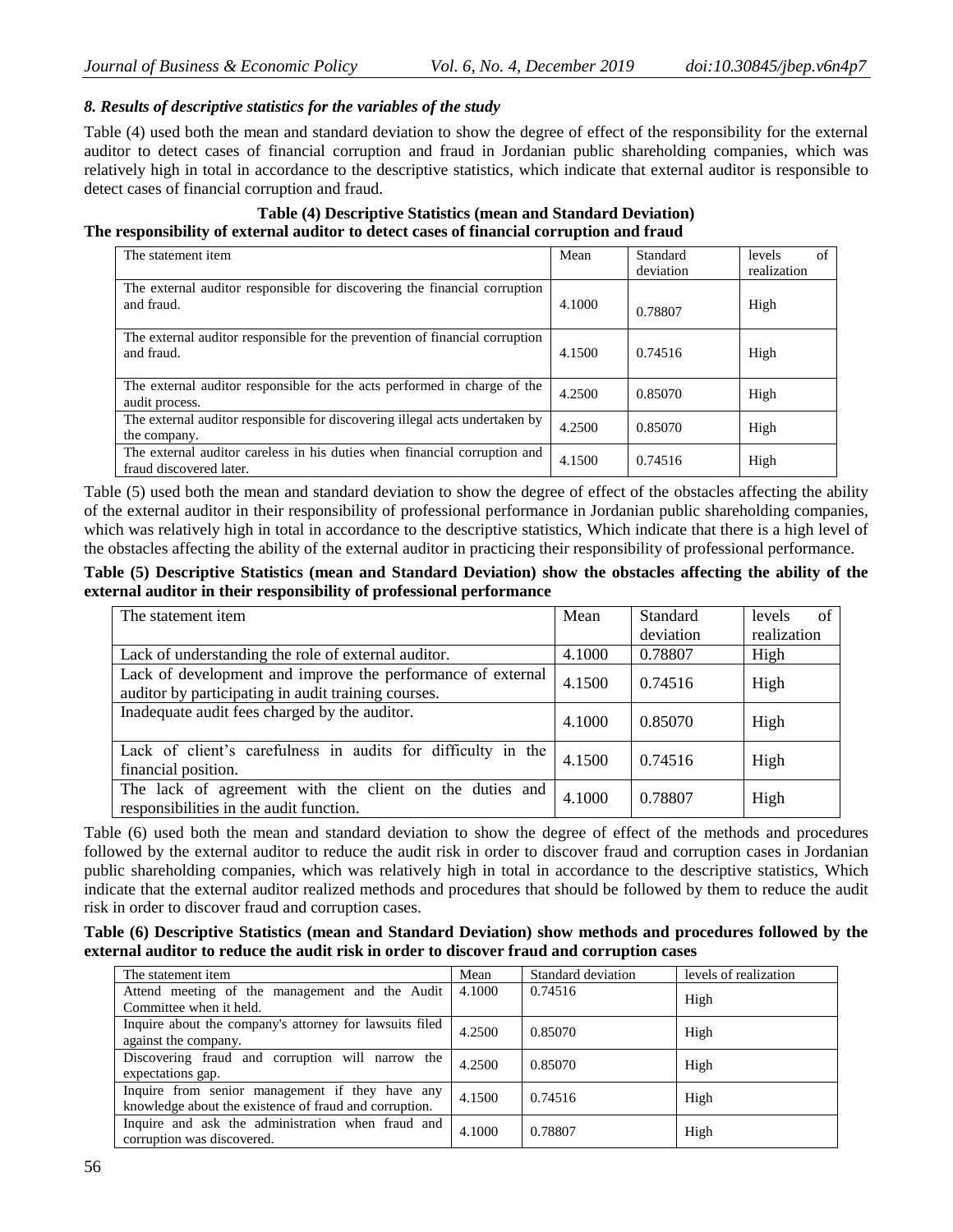### *9. Results of testing the hypothesis*

Table (7) shows the results of testing the first hypothesis (One sample T- test). H01: There isn't any responsibility of the external auditor to discover financial fraud and corruption cases? The first hypothises of the study was tested using simple regression analysis, when signeficannt level (Sig)  $(\alpha) < 0.05$ , table (7) shows Sig-t is (0.000). Therfore the null hypothises was rejected and the substitute hypothises was accepted. Which means that there is a statistical relationship between corruption and fraud and responsibility of the external auditor, in other words, Which means that the external auditor are responsible for the detection of corruption and fraud in the financial statements.

| Independent variable                                                                                                                          | Tabular T | Calculated T | Sig-t | <b>Statistical result</b> |
|-----------------------------------------------------------------------------------------------------------------------------------------------|-----------|--------------|-------|---------------------------|
| $H01$ : There isn't any responsibility of<br>the external auditor to discover $\frac{15.98}{20.55}$<br>financial fraud and corruption cases?. |           | 3.48         | 0.000 | Reject H01                |

Table (8) shows the results of testing the second hypothesis (One sample T- test). H02: There aren't any obstacles that affect the liability of the external auditors in their performance of professional responsibility?

The second hypothises of the study was tested using simple regression analysis, when signeficannt level (Sig) ( $\alpha$ ) < = 0.05. Table (8) shows Sig-t is (0.000). Therfore the null hypothises was rejected and the substitute hypothises was accepted. Which mean that there is a statistical relationship between obstacles and the performance of the external auditor, in other words, the obstacles affects the liability of the external auditor in their performance of professional responsibility.

#### **Table (8) Results of testing the second hypothesis (One sample T- test)**

| Independent variable                                               | Tabular T | Calculated T | $Si2-t$ | <b>Statistical result</b> |
|--------------------------------------------------------------------|-----------|--------------|---------|---------------------------|
| H02: There aren't any obstacles that affect                        |           |              |         |                           |
| the liability of the external auditors in their $\vert 7.89 \vert$ |           | 5.48         | 0.000   | Reject H02                |
| performance of professional responsibility?                        |           |              |         |                           |

Table (9) shows the results of testing the third hypothesis (One sample T- test). H03: There aren't any methods and procedures followed by the external auditor to reduce the audit risk in order to discover fraud and corruption cases? The third hypothises of the study was tested using simple regression analysis, when signeficannt level (Sig) ( $\alpha$ ) < = 0.05. Table (9) shows Sig-t is (0.000). Therfore the null hypothises was rejected and the substitute hypothises was accepted. Which mean that there is a statistical relationship between methods and procedures followed and external auditor, in other words, the methods and procedures followed by the external auditor to reduce the audit risk help him to discover fraud and corruption cases.

**Table (9) Results of testing the third hypothesis (One sample T- test)**

| Independent variable                                                                                                                                                             | Tabular | <b>Calculated</b> | $Sig-t$ | Statistical<br>result     |
|----------------------------------------------------------------------------------------------------------------------------------------------------------------------------------|---------|-------------------|---------|---------------------------|
| H03: There aren't any methods and procedures followed by<br>the external auditor to reduce the audit risk in order to $\vert 5.67 \vert$<br>discover fraud and corruption cases? |         | 4.48              | 0.000   | Reject<br>H <sub>03</sub> |

### *10. Conclusion and Recommendations:*

#### **10.1 Conclusion:**

This study aims to find out the methods and procedures followed by the external auditors to deduct financial corruption and fraud in the financial statement in Jordanian public shareholding companies, the results can be summarized as follows:

- 1. The results indicated that the external auditor are responsible for the detection of corruption and fraud in the financial statements, which means that there is a realization among the external auditors in Jordan about their responsibility for discovering financial corruption and fraud.
- 2. Results of the study showed that obstacles have an impact effect on the external auditor's performance of professional responsibility, which means that the obstacles affect the external auditor's ability to perform their professional responsibility.